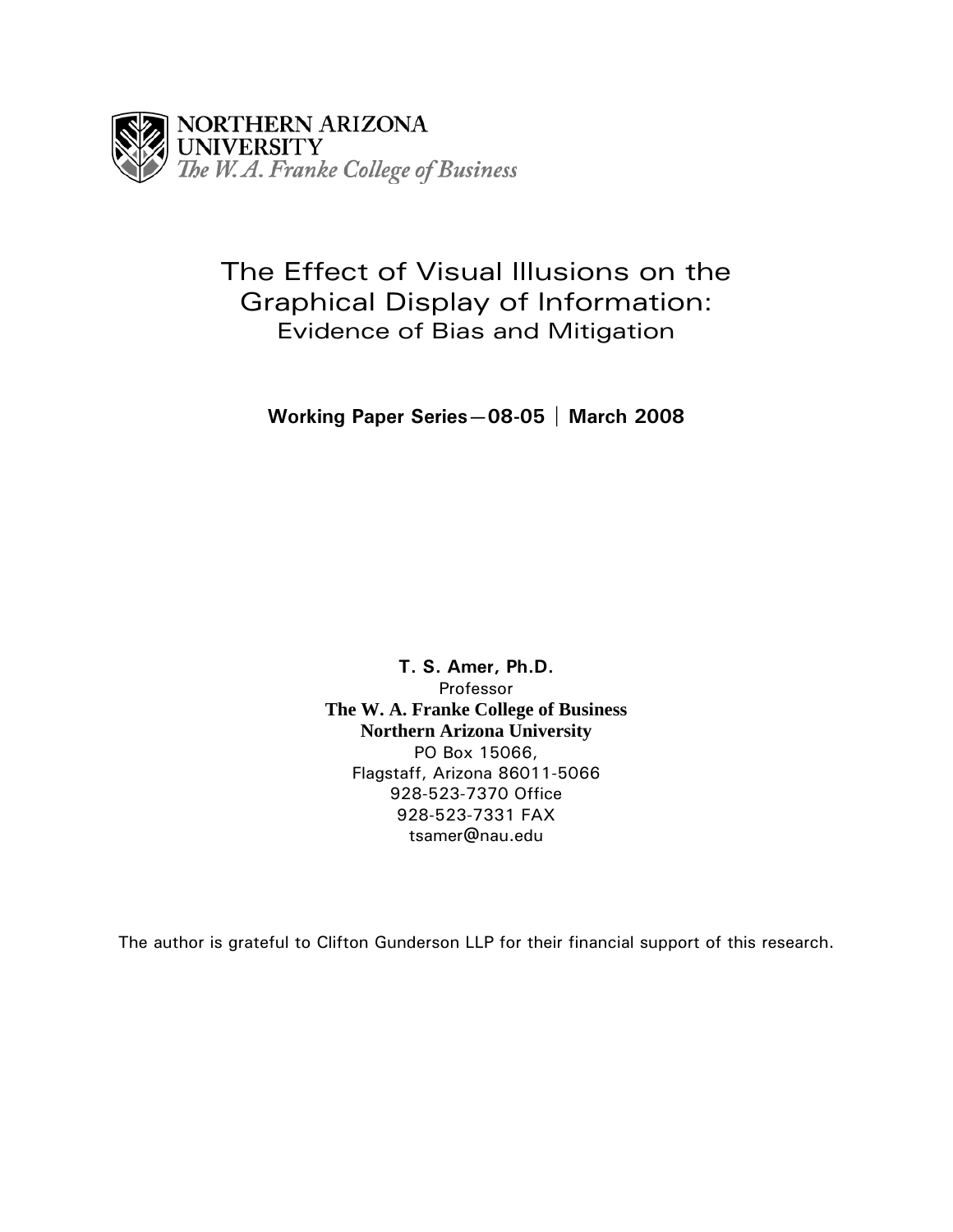# **The Effect of Visual Illusions on the Graphical Display of Information: Evidence of Bias and Mitigation**

## **I. INTRODUCTION**

Graphical displays of business and accounting information are widely used as decision aids. Such displays are included in many software programs and appear in computing environments including "dashboards" and WebPages. For example, Microsoft Excel possesses the ability to prepare and display a variety of graphs, including column and bar graphs with 3D visual effects and graphs that display stock price changes. Those who use Excel and other programs with graphics generation capabilities are faced with many options for organizing and displaying information in graphs. Key guidelines have been established for proper presentation of graphical information in order to promote unbiased decision making (Bertin 1983; Gillan et al. 1998; Jarvenpaa & Dickson 1988; Kosslyn 1989; Tufte 1983, 1997; Wainer 1997; Wickens and Hollands 2000). Indeed, intentional or unintentional violation of these guidelines can lead to relatively poor decisions (Arunachalam, Pei, and Steinbart, 2002).

Additionally, Amer (2005) found that as a result of visual illusion even graphs that are prepared according to key preparation guidelines may bias decision makers who view data from the graph. It was shown in that study that decision makers may systematically underestimate or overestimate the values displayed on line graphs as a result of the "Poggendorff illusion."

This study extends Amer's (2005) findings by examining four additional visual illusions characterized in common graphs, some of which were prepared using Microsoft Excel. The results of a controlled experiment indicate that biased decision making occurred as a result of the visual illusions. In addition, the bias was mitigated by including appropriately prepared gridlines in the graphs. The implication of this study is that care must be taken in the preparation of some graphs to avoid biased decision making, and that the addition of gridlines is a key design element to be included in the construction of graphs. It should be noted that the purpose of this manuscript is not to propose or evaluate specific theories related to the reasons or causes of visual illusion. Rather, the purpose is to apply what is known about visual illusions to the preparation of graphical displays of information.

The rest of this manuscript is organized as follows: the next section provides background information on the proper preparation of graphs for the display of information, including a discussion of how visual illusions may result in biased decision making. The third section sets forth a synopsis of the experimental method used to examine how visual illusions affect information extraction from graphs. Four sections follow, each of which describes a specific visual illusion, a corresponding discussion of how the illusion may bias decision making, and experimental results related to the visual illusion and how adding gridlines to the graph mitigates the bias. The paper concludes with a discussion of the results and the implications for practice.

## **II. BACKGROUND**

Much has been written regarding the proper construction of graphs for the display of information (see for example, Tufte 1983, Arunachalam, Pei, and Steinbart 2002, and Amer 2005). Graphs should be designed in a manner that does not distort the underlying data in order for decision makers to accurately extract information. Accordingly, several guidelines are commonly cited to direct the proper presentation of quantitative information in graphical form (Tufte 1983, 77). Of course, unintentional and intentional violations of guidelines in graph preparation are possible. Few (2005) illustrates that designers who set out to prepare a graph to "dazzle" the viewer may unintentionally design a graph that severely undermines the graph's ability to communicate.

Arunachalam et al. (2002) point out that graphs are often designed not only to support decision making, but also to persuade or convince the viewer. As a result, they note that preparers often violate one or more of the graph preparation guidelines in order to create a more persuasive presentation or to direct the decision maker's attention to some particular feature in the data set.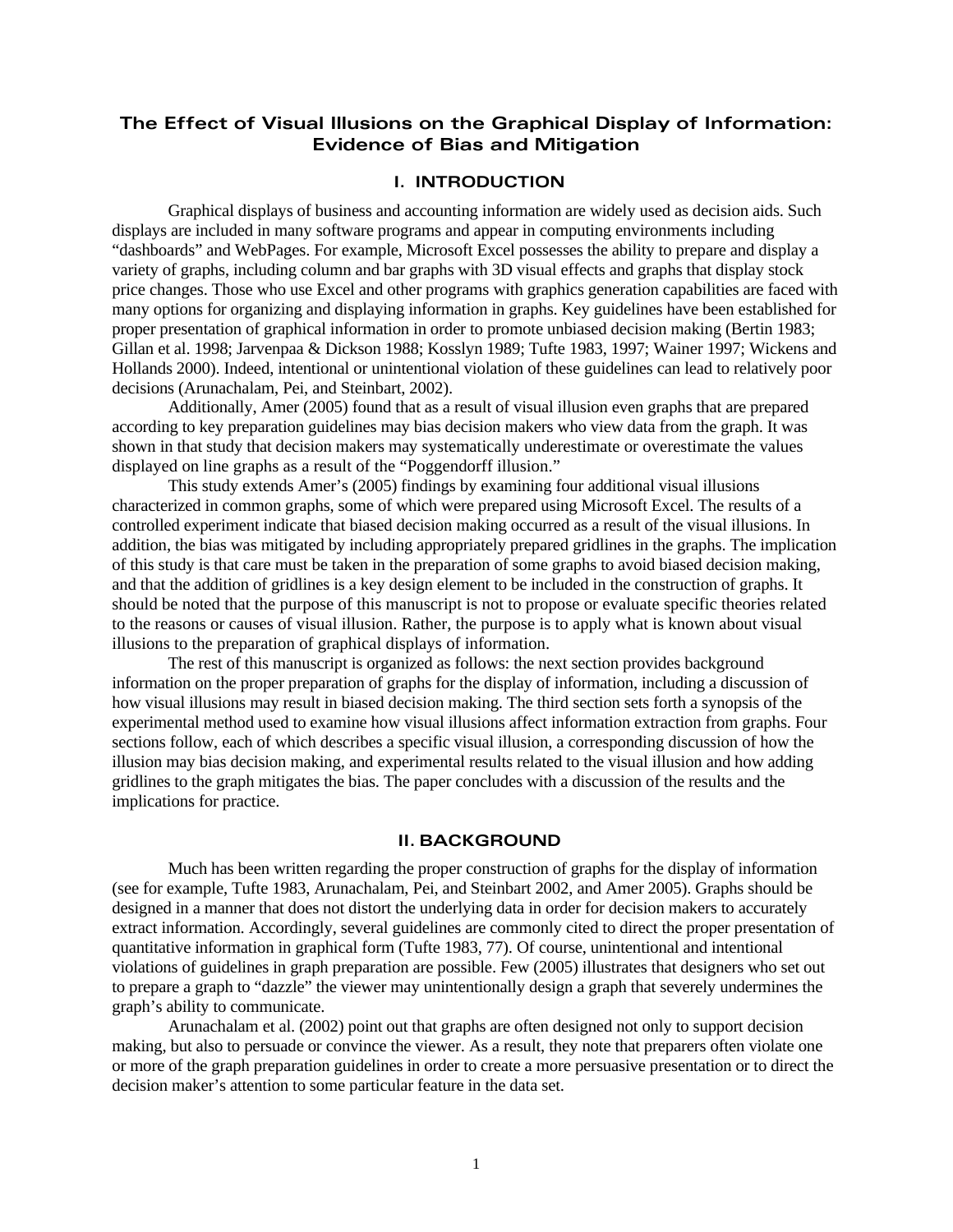Tractinsky and Meyer (1999) found that preparers change the characteristics of bar graphs based upon the impression they wish to make on readers. Additionally, these authors note that participants in their experiment were more likely to violate the principles of graph design when the data itself reflected undesirably on the presenter. Research has also found that annual reports frequently contain graphs that are not designed in a consistent fashion with suggested guidelines (Beattie and Jones 1992; Johnson, Rice, and Roemmich 1980; Courtis 1997; Steinbart 1989). For example, Beattie & Jones (1992) examined the annual reports of companies in the U.K. and found non-compliance with graph preparation guidelines. They also identified significant measurement distortion having the effect of portraying the company's performance more favorably. Likewise, Steinbart (1989) reported that companies that have experienced a decline in net income from a prior year are more likely to include a graph in their annual report that violates one or more suggested design guidelines than are companies that experienced an increase in earnings. $<sup>1</sup>$ </sup>

Amer (2005) demonstrated that as a consequence of visual illusion graphs may bias decision makers. This can occur even in graphs that are prepared according to generally accepted preparation guidelines. Results showed that due to the effects of the so-called "Poggendorff illusion" decision makers systematically underestimate or overestimate the values displayed on line graphs. In addition, the research demonstrated that the bias can be moderated by the inclusion of horizontal gridlines on line graphs. In this case the visual illusion was an unintended consequence of an otherwise correctly depicted graph.

This paper extends this line of inquiry by examining other visual illusions and their effect on information extraction by decision makers. Four visual illusions that are associated with some common graphs are investigated in a controlled experiment. Each visual illusion is examined to determine if it results in biased decision making. Additionally, mitigation of the resulting bias by including gridlines in the graphs is examined. The following two research hypotheses are examined for each of the four visual illusions:

**H1:** Graphs exhibiting characteristics associated with visual illusions will result in biased decision making.

**H2:** Including appropriate gridlines on graphs exhibiting characteristics associated with visual illusions will mitigate the biased decision making.

A general description of the experiment is provided in the next section, followed by a discussion of each of the four graph types, the visual illusion associated with the graph type, and the results of decision data collected from participants exposed to the graphs both with and without appropriate gridlines.

# **III. EXPERIMENTAL SYNOPSIS**

### **Overview**

A laboratory experiment was structured to examine four visual illusions and their effect on decision maker information extraction from graphs. Individual participants viewed graphs presented to them in a random order on a LCD computer monitor.<sup>2</sup> This study examines four different visual illusions. Three slightly different graphs for each illusion were prepared and displayed to each participant. Each graph was constructed with different levels of data. This was done to minimize the demand effects associated with the specific graphs prepared to examine each illusion. Accordingly, each participant viewed 12 graphs in random order – three for each of the four visual illusions.

The participants were randomly assigned to one of two treatment conditions. The first treatment condition contained graphs prepared without gridlines to determine if, as a result of visual illusion, biased decision making occurred. The second treatment condition contained identical graphs but with the inclusion of appropriately formatted gridlines to determine if the bias was mitigated.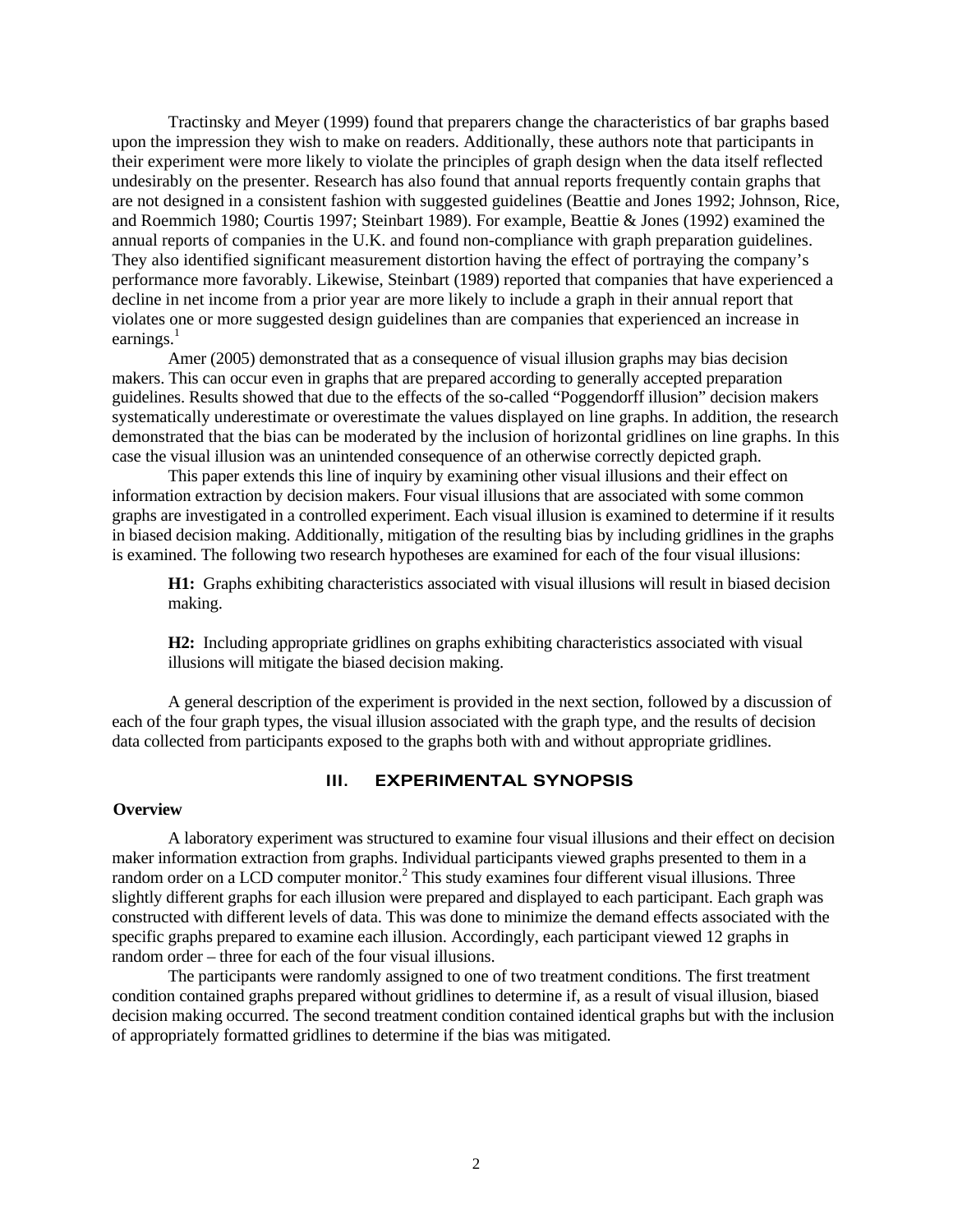### **Task**

Participants in each treatment condition were seated individually in a room with only the principal investigator present and presented with a series of graphs in random order on a 17-inch LCD computer monitor. The principal investigator, reading from a pre-prepared script, asked the participant to look at each graph as it was displayed on the monitor and respond to a simple question related to the graphical display of information. For example, and as will be described below, one graph displayed the total sales for three different companies, each of which was represented by a different column in a clustered column threedimensional graph prepared in Microsoft Excel. Each participant was then requested to identify the company with the highest level of total sales.

### **Participants**

Ninety-two accounting students from a large public university participated in the study. These students were enrolled in junior-level accounting courses. The average age of the participants was 23.2 years, 44% were female, and the average self-reported GPA was  $3.21$  (4.00 scale).<sup>3</sup> Each student was awarded a nominal amount of extra course credit for their participation. Using students for this study is appropriate in that the key factor investigated relates to visual perception and visual illusions that are common to all humans, not just to decision makers who are expert in a specific decision task.

## **Treatment Conditions and Dependent Variable**

As noted above, participants were randomly assigned to one of two treatment conditions in a between-subject design. An equal number of participants (46 of 92) were assigned to each of the two treatment conditions. The first treatment condition contained some commonly occurring graphs each of which exhibited characteristics associated with a specific visual illusion. Each graph and the associated visual illusion are discussed in a separate section below. The first treatment condition was established to determine if decision makers fall prey to the visual illusion with a resulting systematically biased decision. The second treatment condition contained identical graphs but with the inclusion of appropriately designed gridlines. The gridline treatment condition was created to determine if the decision bias resulting from the first treatment condition was mitigated.

The dependent variable captured was the hit rate of each decision. In this way, the decision hit rate for the participants assigned to the first treatment condition is compared to the hit rate for the participants assigned to the second treatment condition. A chi square goodness of fit statistical analysis was carried out to examine statistical differences in the hit rates across treatment conditions.

## **IV. GRAPH 1: Clustered Column with 3D Visual Effect**

### **Graph Format**

The first graph examined was a clustered column graph with 3D visual effect and is one of the first chart sub-types available in the "Chart Wizard" of Microsoft Excel. The graph was created in Excel and appears in Figure 1.a.<sup>4</sup> The Total Sales for each of three companies is displayed as one of the columns in the graph. The orientation of the 3D effect is configurable in Excel so that the graph can be rotated and shifted continuously about both the vertical and horizontal axis. The data for the three companies displayed in the graph of Figure 1.a. was intentionally set so that the total sales of Company A was identical to the total sales of Company C. The level of total sales for Company B was set significantly, but arbitrarily lower than for both Company A and Company C. The reason for this will be discussed below.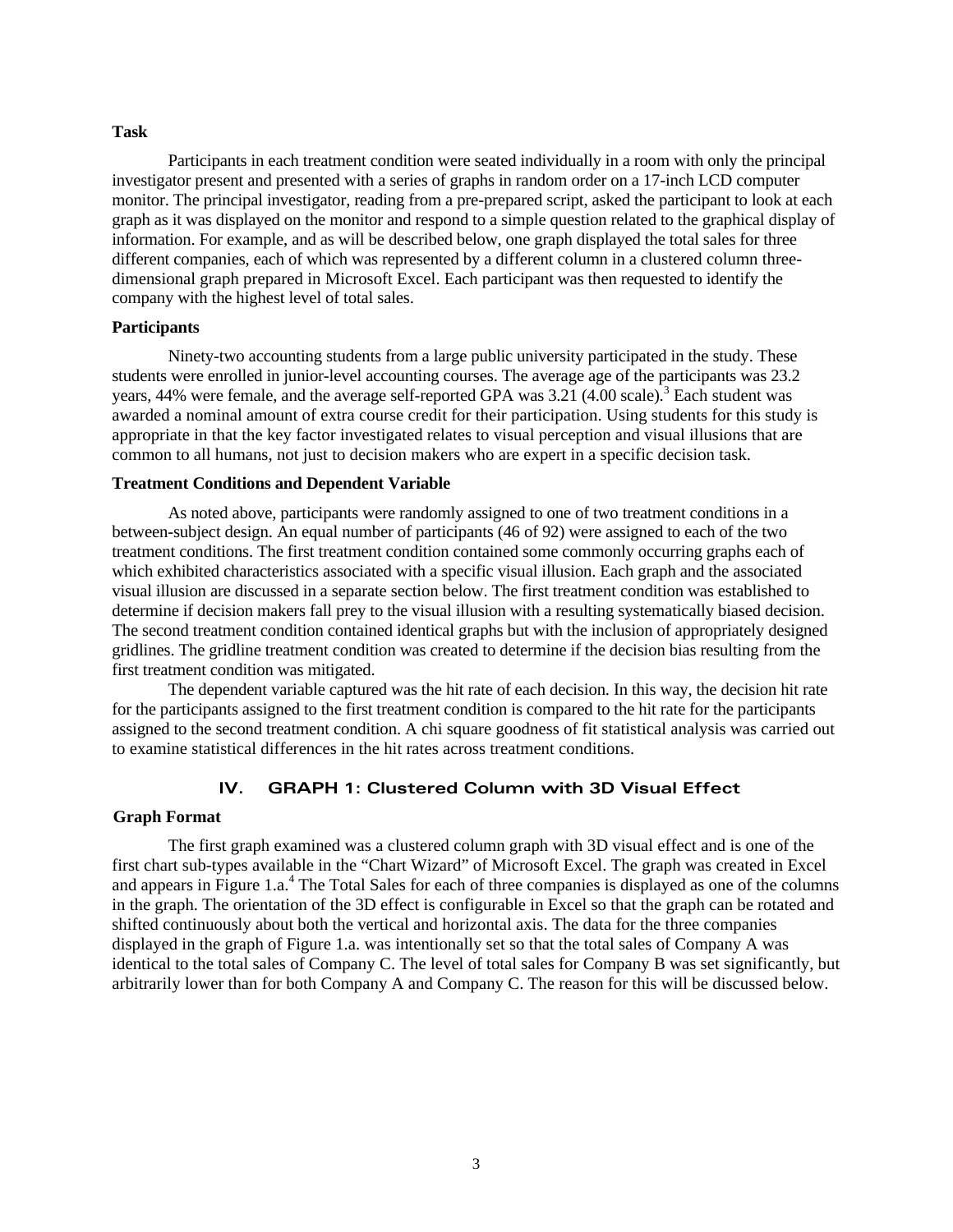**FIGURE 1 GRAPH 1. Associated Visual Illusion, and with Appropriate Gridlines** 



# **1.a. Clustered Column with 3D Visual Effect – Microsoft Excel**

**1.c. Appropriate Gridlines Added**



**1.b. Visual Illusion – Perspective**

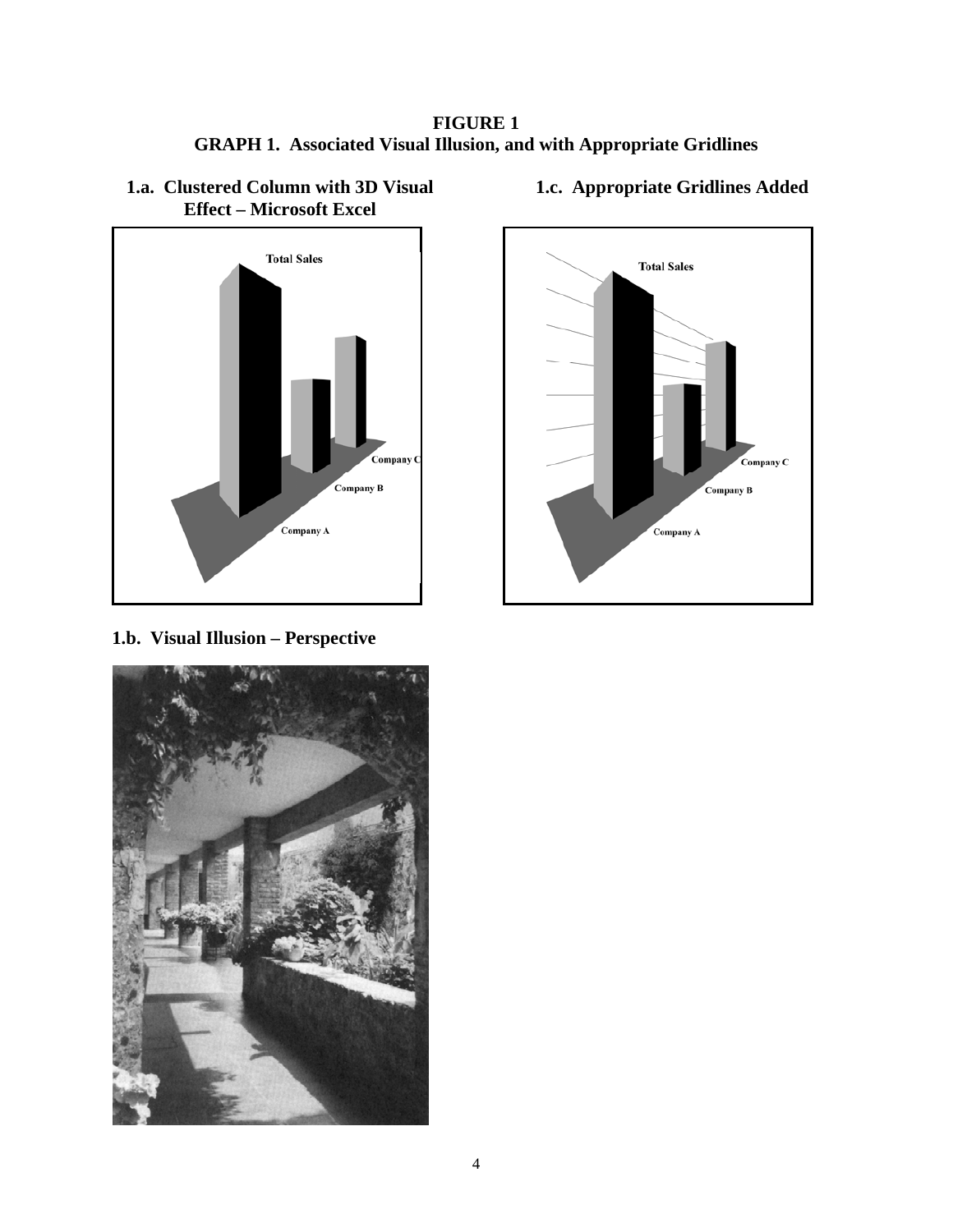### **The Visual Illusion – Lack of Perspective**

When three dimensional objects are displayed in two dimensional space (on computer screens or on paper) the spatial properties of the objects are sometimes conflated (Howe and Purves 2005). In addition, simple line drawings do not possess the richness people experience in visual scenes (Robinson 1998). As seen in Figure 1.b. (Howe and Purves 2005, 12) the sense of three-dimensionality occurs as a result of a wealth of mutually consistent information about the probable physical sources of the objects in the image. Howe and Purves note that the perception of geometrical relationships depends upon perspective, occlusion, texture gradients, and other features beyond simply experience with size, distance and direction. Specifically, note how the beams, shadows and the low wall in the foreground of Figure 1.b. provide perspective for assessing the relative height and position of the columns in the photograph.

Graphs depicting information in three dimensions but displayed in the two dimensional space of a computer screen lack the features of such complex natural scenes and may not facilitate human processing of proper proportional geometrical relationships. The graph of Figure 1.a. produced using Microsoft Excel does indeed lack some of the fundamental features of three dimensional space. Clearly, visual perspective is a deficient feature of the representation leading to the illusion that the column nearest the viewer (Company A) is taller than the columns farthest from the viewer (Companies B and C). In fact, and as noted above, the level of total sales is identical for both Companies A and C such that the columns are of equal height. If the lack of depth perception holds in the graph, then decision makers will be biased and identify Company A as having a higher level of total sales than Company C.

## **The Mitigation – Gridlines to Add Perspective**

The addition of appropriate gridlines shown in the graph of Figure 1.c. adds a proper sense of visual perspective. As a result, the relative proportionality of the columns in the graph becomes more salient. Moreover, providing gridlines on the graph introduces an "anchor point" upon which decision makers can focus and then visually trace the relative heights of the columns (Lawrence and O'Connor 1993, Amer 2005). Accordingly, the sense of perspective and the visual reference provided by the gridlines should mitigate the bias resulting from the illusion and lead decision makers to observe the equality of the total sales of Company A and Company C.

### **Results**

The participants viewing the graphs of Figures 1.a. and 1.c were asked to identify the company with the highest level of total sales. Recall that the level of total sales was intentionally set equal for both Company  $\overline{A}$  and Company  $\overline{C}$ .<sup>5</sup> If decision makers randomly assigned to the non-gridline treatment condition of Figure 1.a. fall prey to the visual illusion, then a high percentage of those decision makers would identify Company A as the company with the highest level of total sales. If they do not fall prey to the visual illusion, then the participants would observe that the total sales of Company A equals the total sales of Company C.<sup>6</sup> If adding gridlines mitigates the visual illusion then decision makers viewing the identical graph with gridlines (Figure 1.c.) should identify that the total sales of Company A equals the total sales of Company C in a higher percentage than the non-gridline treatment condition.

Table 1.a. provides the mean values of the percentages of participant responses in each of the three categorical responses participants provided: Company A has the highest level of total sales, Company C has the highest level of total sales, and the total sales are equal for Companies A and C.<sup>7</sup> The percentages of Table 1.a. make clear that, as predicted, the visual illusion in the graph without gridlines resulted in a high percentage of participants (93.5%) choosing Company A with only 6.5% of participants correctly identifying that the total sales of Company A were equal to the total sales of Company C. The addition of gridlines mitigated this such that 63.0% of the participants correctly identified that the total sales of Company A were equal to the total sales of Company C. A chi-square goodness of fit test revealed that the differences in the percentages across treatment conditions were highly significant ( $p <$ .0001).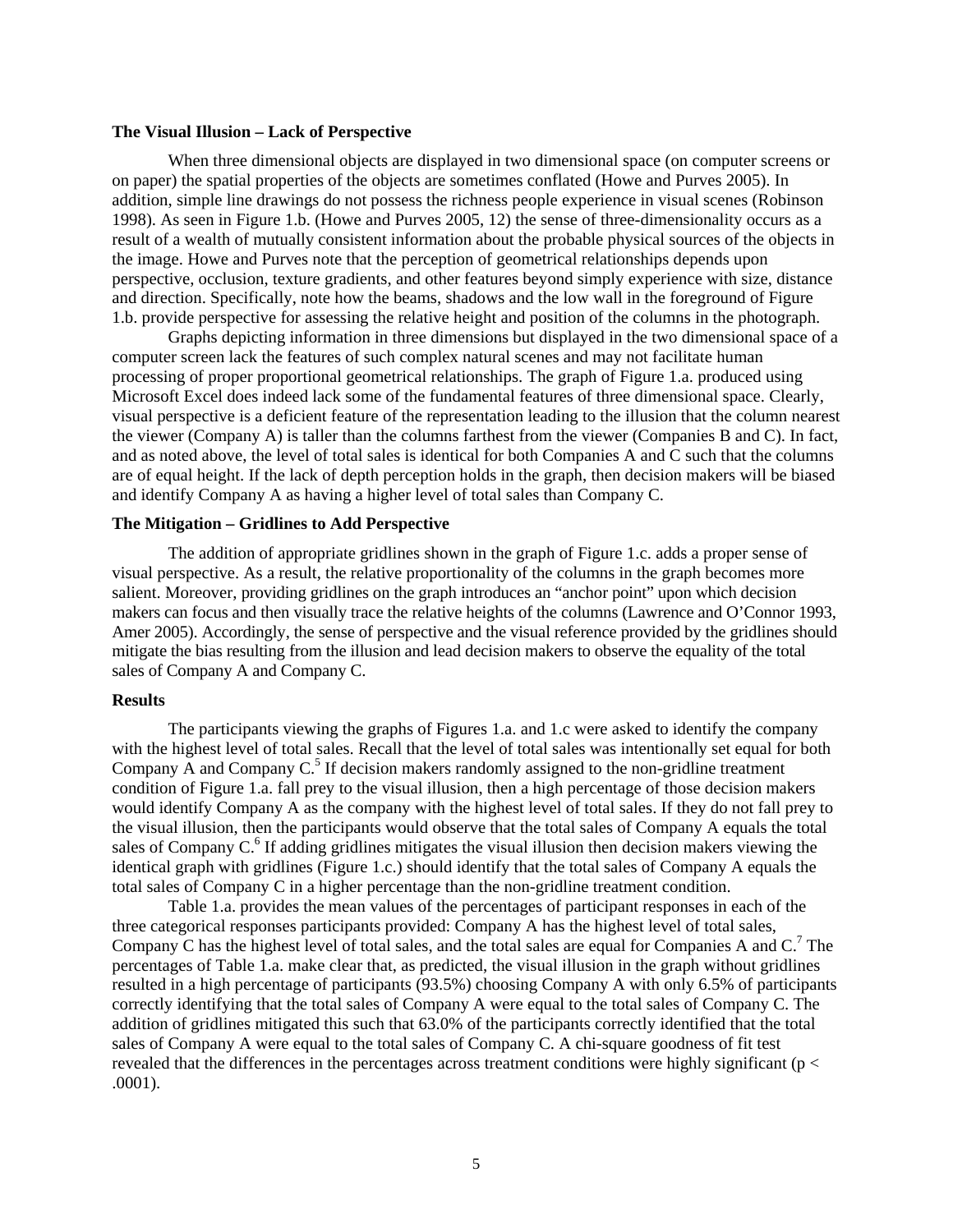## **TABLE 1 Results of Decision Makers viewing Graphs with Visual Illusion and with Gridlines**

# **1.a. GRAPH 1: Clustered Column with 3D Visual Effect Percentage of Participants Selecting a Given Company as having the Highest Level of Total Sales**

| <b>Treatment</b><br><b>Condition</b> | Percentage<br><b>Choosing</b><br><b>Company A</b> | Percentage<br><b>Choosing</b><br><b>Company C</b> | Percentage<br><b>Identifying Both</b><br>Company A and C |
|--------------------------------------|---------------------------------------------------|---------------------------------------------------|----------------------------------------------------------|
| No Gridlines                         | 93.5%                                             | $0.0\%$                                           | 6.5%                                                     |
| <b>Gridlines</b>                     | 26.1%                                             | 10.9%                                             | 63.0%                                                    |

# **1.b. GRAPH 2: Open-High-Low-Close Stock Price Percentage of Participants Selecting a Given Day as having the Smallest Change between the Opening and Closing Stock Price**

| <b>Treatment</b><br>Condition | Percentage<br><b>Choosing</b><br>Day 3 | Percentage<br><b>Choosing</b><br>Day 4 | Percentage<br><b>Identifying Both</b><br>Days 3 and 4 |
|-------------------------------|----------------------------------------|----------------------------------------|-------------------------------------------------------|
| No Gridlines                  | 69.6%                                  | 8.7%                                   | 21.7%                                                 |
| Gridlines*                    | 21.7%                                  | 8.7%                                   | 69.6%                                                 |

\* It is coincidence that the percentages in this table are identical across treatment condition but the inverse of one another.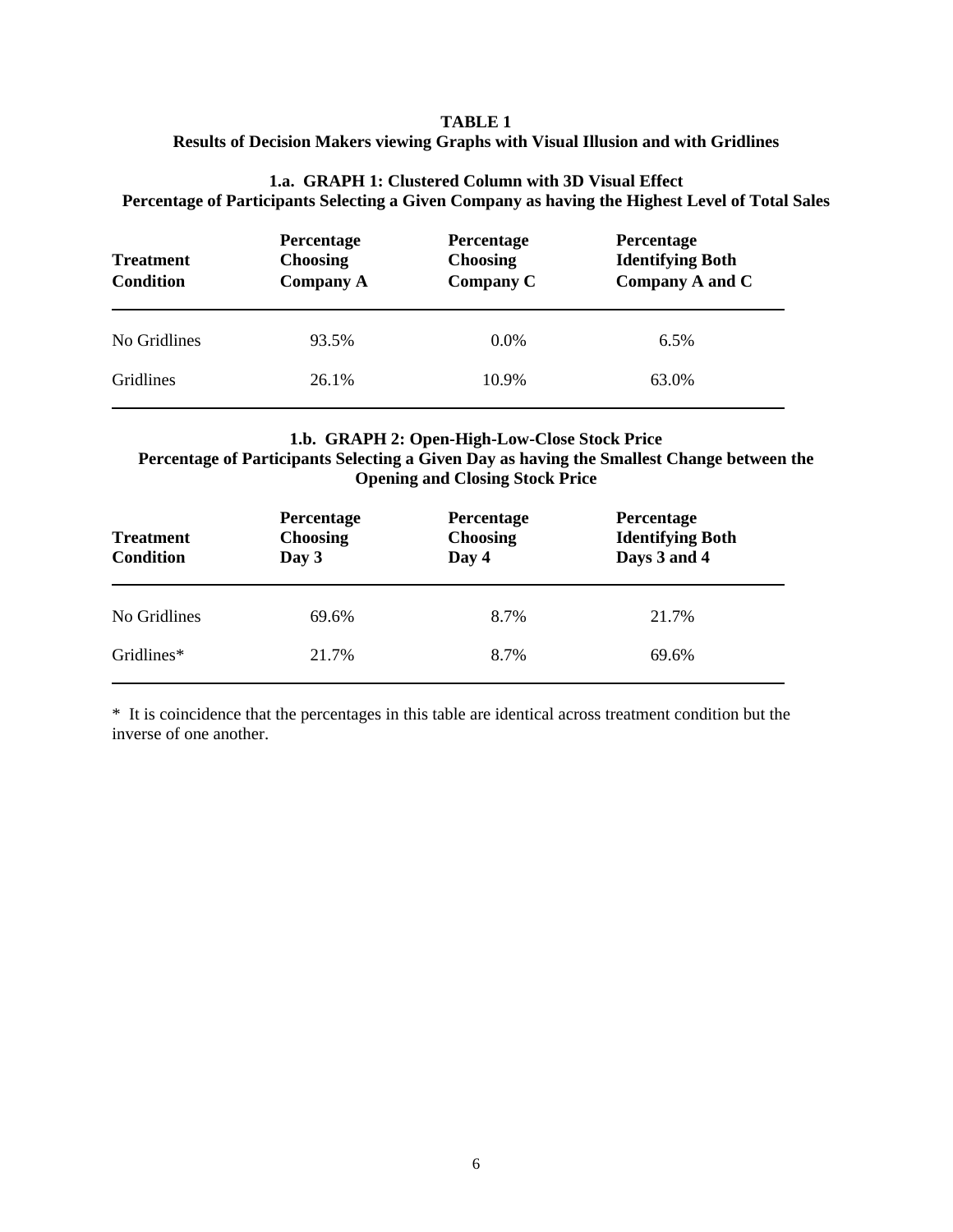## **TABLE 1 (continued) Results of Decision Makers viewing Graphs with Visual Illusion and with Gridlines**

# **1.c. GRAPH 3: Column versus Bar**

**Percentage of Participants Selecting a Given Product as having the Highest Level of Gross Margin** 

| <b>Treatment</b><br><b>Condition</b> | Percentage<br><b>Choosing</b><br><b>Product A</b> | <b>Percentage</b><br><b>Choosing</b><br><b>Product B</b> | Percentage<br><b>Identifying Both</b><br><b>Product A and B</b> |
|--------------------------------------|---------------------------------------------------|----------------------------------------------------------|-----------------------------------------------------------------|
| No Gridlines                         | 8.7%                                              | 89.1%                                                    | 2.2%                                                            |
| Gridlines*                           | 2.2%                                              | 32.8%                                                    | 63.0%                                                           |

\* The percentages in this row of data do not sum to 100% because one participant selected Product C as having the highest gross margin.

## **1.d. GRAPH 4: Gridlines with Distorted Perspective Percentage of Participants Selecting a Given Company as having the Highest Level of Net Profit Margin**\*

| <b>Treatment</b><br><b>Condition</b> | Percentage<br><b>Choosing</b><br><b>Company A</b> | <b>Percentage</b><br><b>Choosing</b><br><b>Company C</b> | Percentage<br><b>Identifying Both</b><br>Company A and C |
|--------------------------------------|---------------------------------------------------|----------------------------------------------------------|----------------------------------------------------------|
| No Gridlines                         | $0.0\%$                                           | 100.0%                                                   | $0.0\%$                                                  |
| <b>Gridlines</b>                     | 13.0%                                             | 21.7%                                                    | 63.0%                                                    |

\* The percentages in this row of data do not sum to 100% because one participant identified both Companies B and C as having the highest net profit margin.

## **V. GRAPH 2: Open-High-Low-Close Stock Price**

## **Graph Format**

The second graph examined was a stock price graph also available in Microsoft Excel. One of the stock chart sub-types available in the "Chart Wizard" of Microsoft Excel is the "Open-High-Low-Close" which displays the daily opening stock price, the daily high, the daily low, and finally the daily closing stock price. This graph appears in Figure 2.a. which displays these stock price points for each of five days. Note the vertical line for each day with a rectangular box displayed covering the line. The bottom of the box represents the opening stock price on a given day while the top of the box represents the closing stock price on the day. The length of the vertical line represents the range of prices during the trading day. The data was intentionally set so that the difference between the opening and closing stock price (the vertical distance between the bottom of the box and the top of the box) was identical for days 3 and 4. The difference between the opening and closing prices on days 1, 2, and 5 were set significantly, but arbitrarily higher than to both days 3 and 4. The reason for this will be discussed below.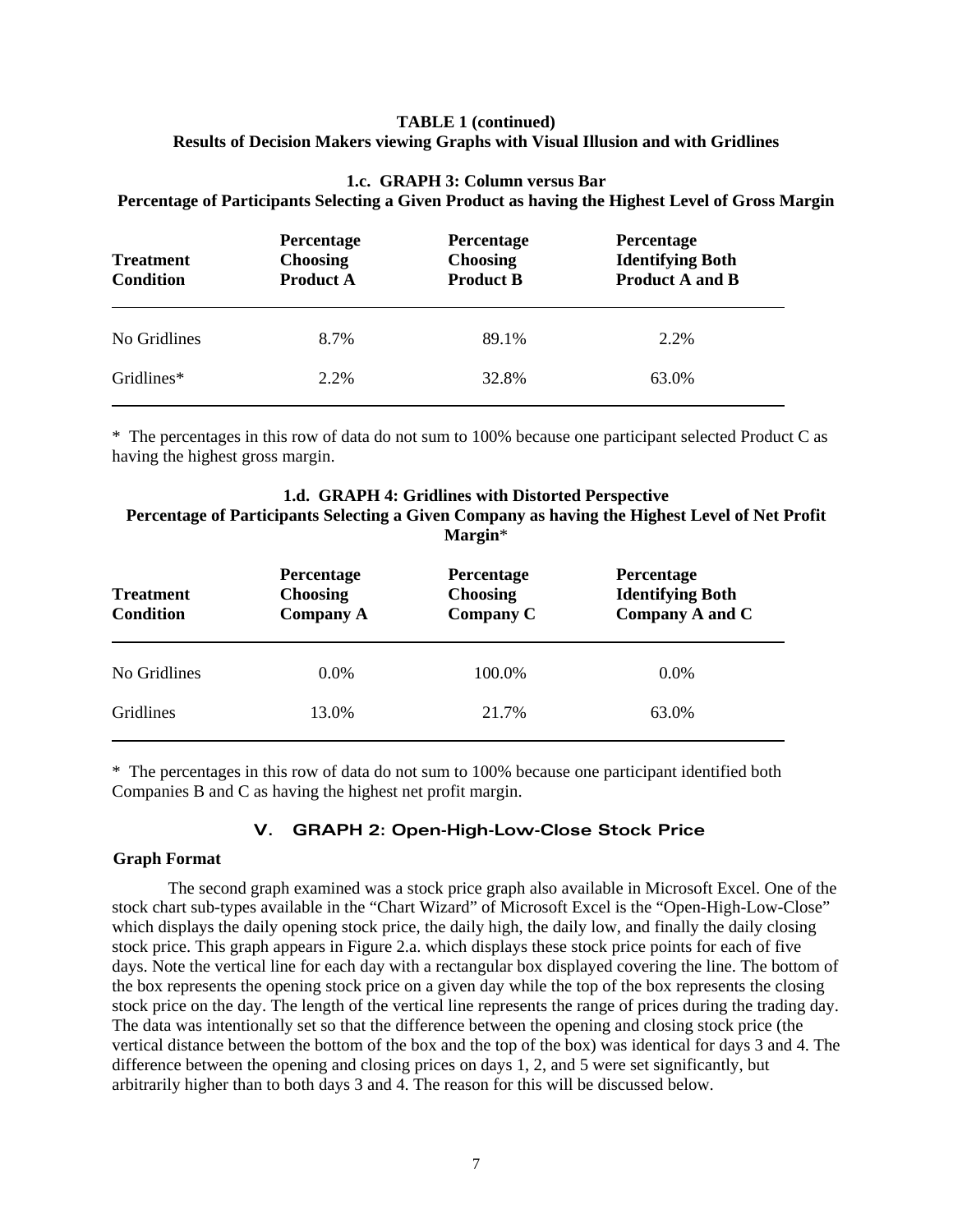**FIGURE 2 GRAPH 2. Associated Visual Illusion, and with Appropriate Gridlines** 







# **2.b. Visual Illusion – Contrast**



## **The Visual Illusion – Contrast**

The illusion in Figure 2.b. is one of contrast (Robinson 1998; Block and Yuker 1989). Note that the center section of the top line in Figure 2.b. appears longer than the center section of the bottom line even though they are of the same length. The perception of length is affected by context in that the flanking segments of the bottom line are larger than those of the top. This results in the center section of the bottom line appearing shorter. While this illusion and its variations are most commonly examined in the horizontal as seen in Figure 2.b., the stock price graph of Figure 2.a. exhibits the characteristics of this illusion. Consider the price data for days 3 and 4. As noted above, the data was intentionally set so that the difference between the opening and closing stock price (the vertical distance between the bottom of the box and the top of the box) was identical for days 3 and 4. This difference appears smaller for day 3 because the vertical line representing the range of prices during day 3 is much longer than the vertical line of day 4. Accordingly, decision makers, when asked to identify the day where the difference between the opening and closing stock price was the smallest, would incorrectly select day 3.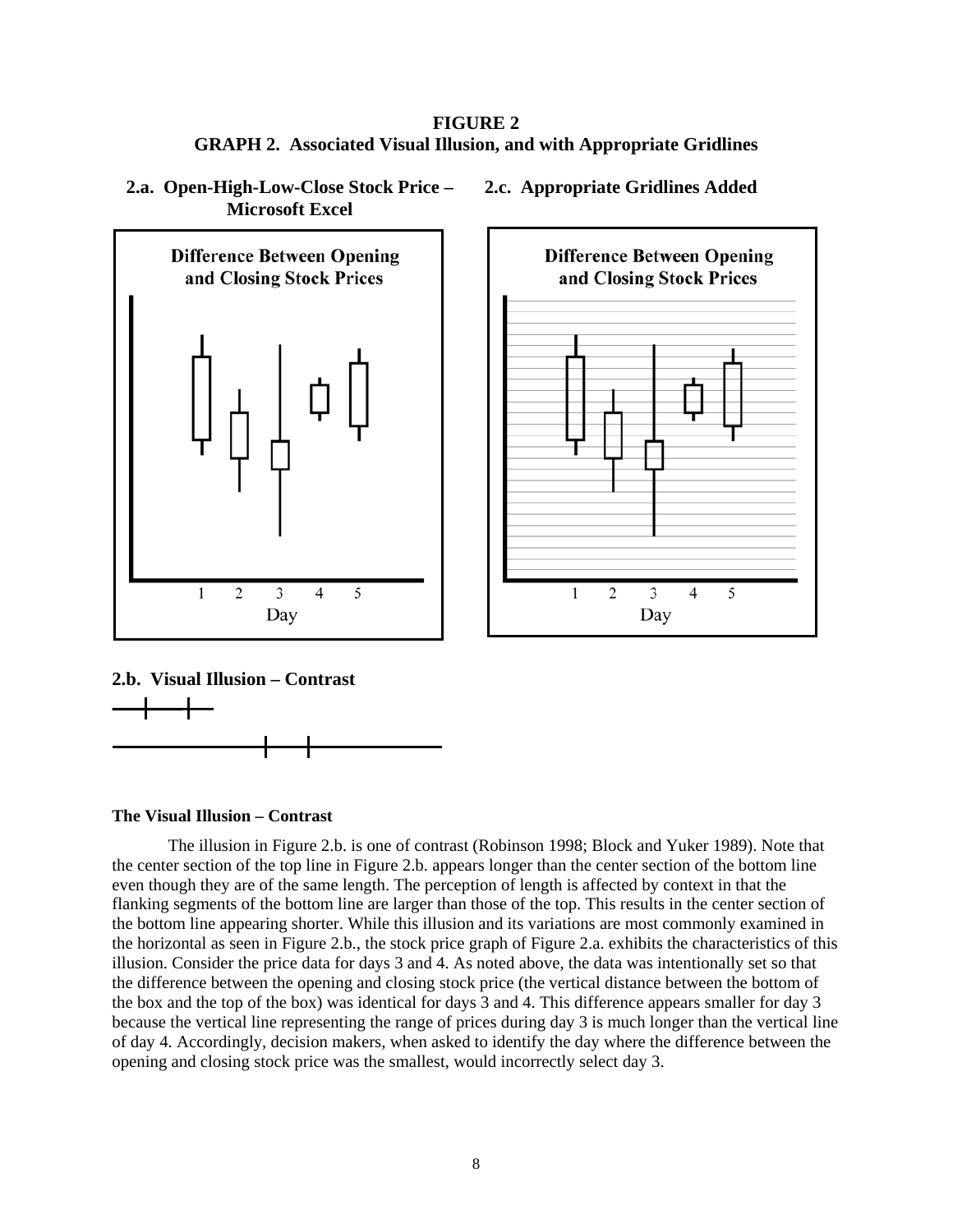### **The Mitigation – Gridlines**

As noted in the discussion of the mitigation of the illusion for Graph 1, the addition of appropriate gridlines in Figure 2.c. provides an "anchor point" upon which decision makers can focus and then visually trace the relative heights of the boxes on the vertical lines (Lawrence and O'Connor 1993; Amer 2005). Accordingly, decision makers will be able to note that the difference between the opening and closing prices on days 3 and 4 are identical.

### **Results**

The participants viewing the graphs of Figures 2.a. and 2.c. were asked to identify the day in which the difference between the opening and closing stock prices was the smallest. That is, the day in which the distance between the bottom of the box and the top of the box is shortest. Similar to the decision with Graph 1 this distance was set the same for Days 3 and 4. If decision makers randomly assigned to the non-gridline treatment condition of Figure 2.a. fall prey to the visual illusion, then a high percentage of those decision makers would identify Day 3 as the day when the difference between the opening and closing stock price was the smallest. If they do not fall prey to the visual illusion, then the participants would observe that the difference between the opening and closing stock prices were the same on Days 3 and 4. Adding gridlines should mitigate the visual illusion such that decision makers viewing the identical graph with gridlines (Figure 2.c.) should identify the correct answer.

Table 1.b. provides the mean values of the percentages of participant responses in each of the three categorical responses participants provided: Day 3, Day 4, or Day 3 is equal to Day 4. Again, and as predicted, the percentages of Table 1.b. make apparent that the visual illusion in the graph without gridlines resulted in a relatively high percentage of participants (69.6%) choosing Day 3 with only 21.7% of participants correctly identifying that the difference in the opening and closing stock prices were the same on Days 3 and 4. The addition of gridlines mitigated this such that percentages were reversed. A chi-square goodness of fit test revealed that the differences in the percentages across treatment conditions were highly significant ( $p < .0001$ ).

## **VI. GRAPH 3: Column versus Bar**

## **Graph Format**

Two of the most common graph types are the column and bar. A column graph represents data as vertical columns while a bar graph represents data in horizontal bars. These are the first two standard types of graphs available in the "Chart Wizard" of Microsoft Excel. The bottom two graphs displaying product gross margin in figure 3.a. are examples of column graphs. The top graph in Figure 3.a. is an example of a bar graph. It is possible that these two graph types can be presented together as shown in Figure 3.a. The data for the gross margin of the three products displayed in the three graphs of Figure 3.a. was intentionally set so that the gross margin of Product A was identical to the gross margin of Product B. The gross margin for Product C was set significantly, but arbitrarily lower than for both Product A and Product B. As with Graphs 1 and 2 this was down to examine if a biased decision would result.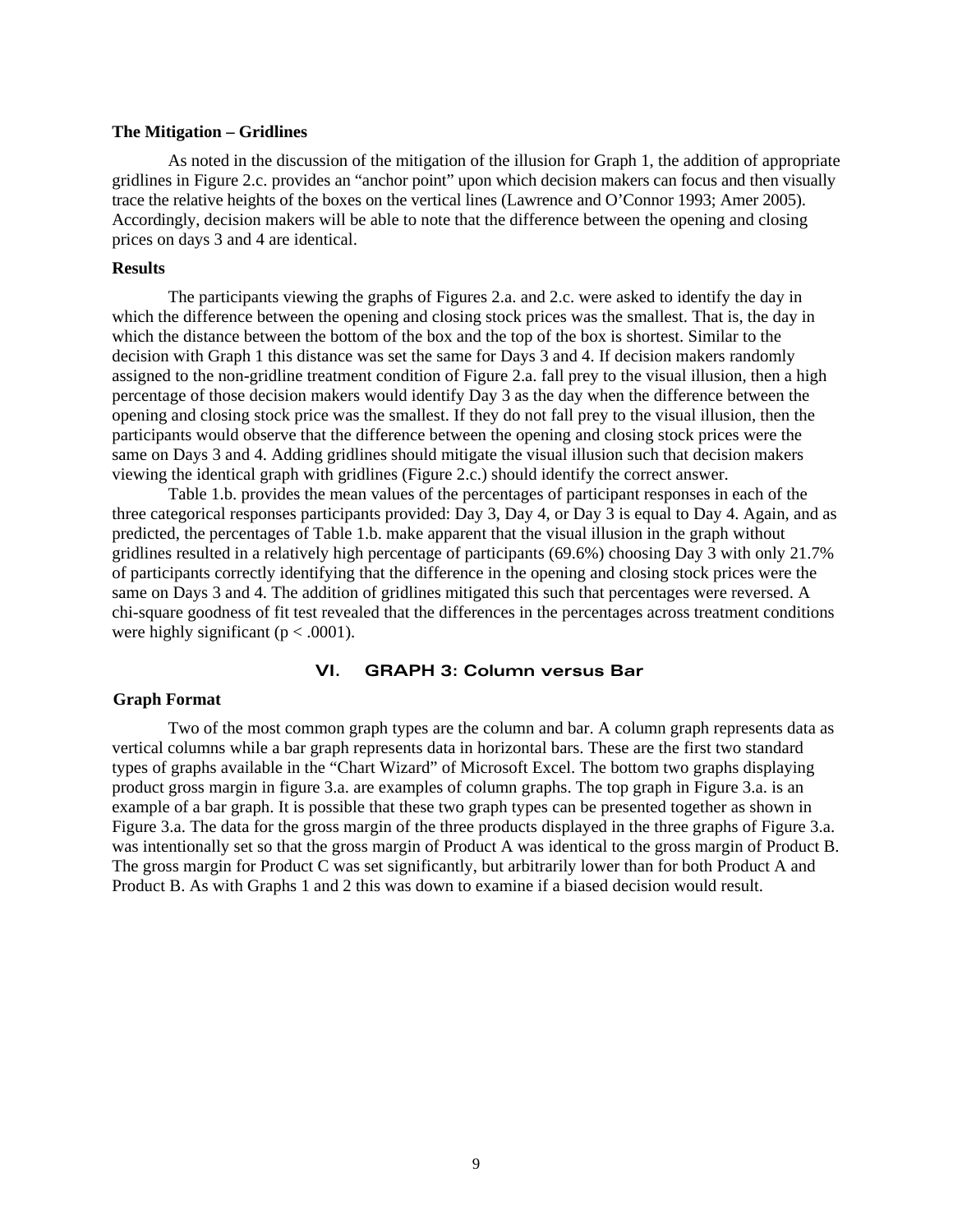**FIGURE 3 GRAPH 3. Associated Visual Illusion, and with Appropriate Gridlines** 

**3.a. Column Versus Bar Graphs** 







**3.b. Visual Illusion – "T-illusion"** 

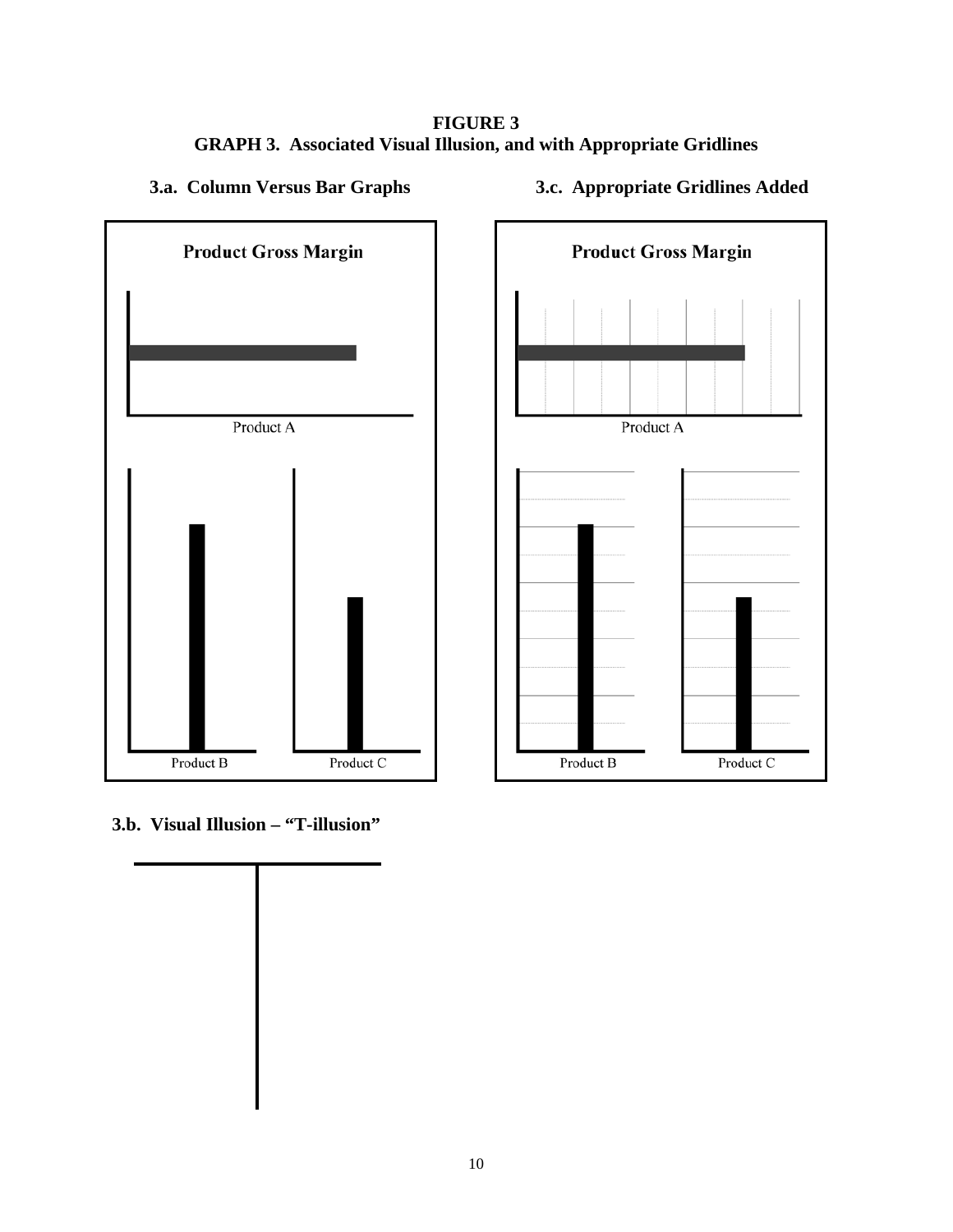### **The Visual Illusion – "T-illusion"**

The "T-illusion" (a.k.a., the "horizontal/vertical illusion") is relatively well documented and is illustrated in Figure 3.b. (Block and Yuker 1989; Robinson 1998; Ninio 2001; Howe and Purves 2005). In this illusion, the horizontal line of the "T" clearly looks shorter than the vertical line though they are of equal length. It is known that any segment that is divided in two looks shortened. The explanation for this is variously attributed to a couple of theories. First, because the eyes move more easily from side to side rather than up and down, the additional "effort" required by the eyes to scan vertical space is interpreted by the brain to reflect greater distance (Block and Yuker 1989). Alternatively, and perhaps relatedly, is that the extent of the visual field is important in estimating lengths within it (Kunnapas 1959; Robinson 1989). The proposition is that the visual field is greater horizontally than it is vertically. Therefore, because a vertical line extends over a greater proportion of the field than a horizontal line of equal length, it appears longer.

The result of this illusion can be applied to the graphs of Figure 3.a. Consider the orientation of the graphs depicting the gross margin of Products A and B. The levels of gross margin are equal and though the orientation does not form an exact representation of the "T" of Figure 3.b., it is similar and may result in the visual illusion. Accordingly, decision makers when asked to identify the product with the highest gross margin would incorrectly identify Product B.

### **The Mitigation – Gridlines**

To overcome this illusion the anchor point provided by gridlines is once again noted (Lawrence and O'Connor 1993; Amer 2005). The reference of the gridlines should allow the decision maker to focus and visually trace the relative length of the bar in the upper graph (Product A) to the equal height of the column in the lower graph (Product B). Accordingly, decision makers should be able to note that the gross margins are identical for Products A and B.

### **Results**

The participants viewing the graphs of Figures 3.a. and 3.c were asked to identify the product with the highest level of gross margin. Again, the level of gross margin was the same for Products A and B. If decision makers randomly assigned to the non-gridline treatment condition of Figure 3.a. fall prey to the "T" visual illusion, then a high percentage of those decision makers would identify Product B. If they do not fall prey to the visual illusion, then the participants would observe that the gross margin is the same for Products A and B. Adding gridlines should mitigate the visual illusion such that decision makers viewing the identical graph with gridlines (Figure 3.c.) should identify the correct answer.

Table 1.c. provides the mean values of the percentages of participant responses in each of the three categorical responses participants provided: Product A, Product B, or the equality of Products A and B. Here again, and as predicted, the percentages of Table 1.c. make apparent that the visual illusion in the graph without gridlines resulted in a high percentage of participants (89.1%) choosing Product B. The addition of gridlines mitigated this such that 63.0% correctly noted that gross margin was equal for Products A and B. A chi-square goodness of fit test revealed that the differences in the percentages across treatment conditions were highly significant ( $p < .0001$ ).

## **VII. GRAPH 4: Gridlines with Distorted Perspective**

## **Graph Format**

To this point the mitigation of the bias resulting from the visual illusions possessed in the first three graphs has relied upon the inclusion of gridlines in the graphs. It is possible that the format of gridlines themselves may be constructed such that a visual illusion results. Consider the graph of Figure 4.a. displaying the net profit margin for three companies. Given that the emphasis of this manuscript is on visual illusions, the reader should realize that the format of the gridlines in the graph of Figure 4.a. is unusual. As with the other graph types discussed above, the data for the three companies displayed in the graph of Figure 4.a. was intentionally set so that the net profit margin of Company A was identical to the net profit margin of Company C. The level of net profit margin for Company B was set significantly, but arbitrarily lower than for both Company A and Company C.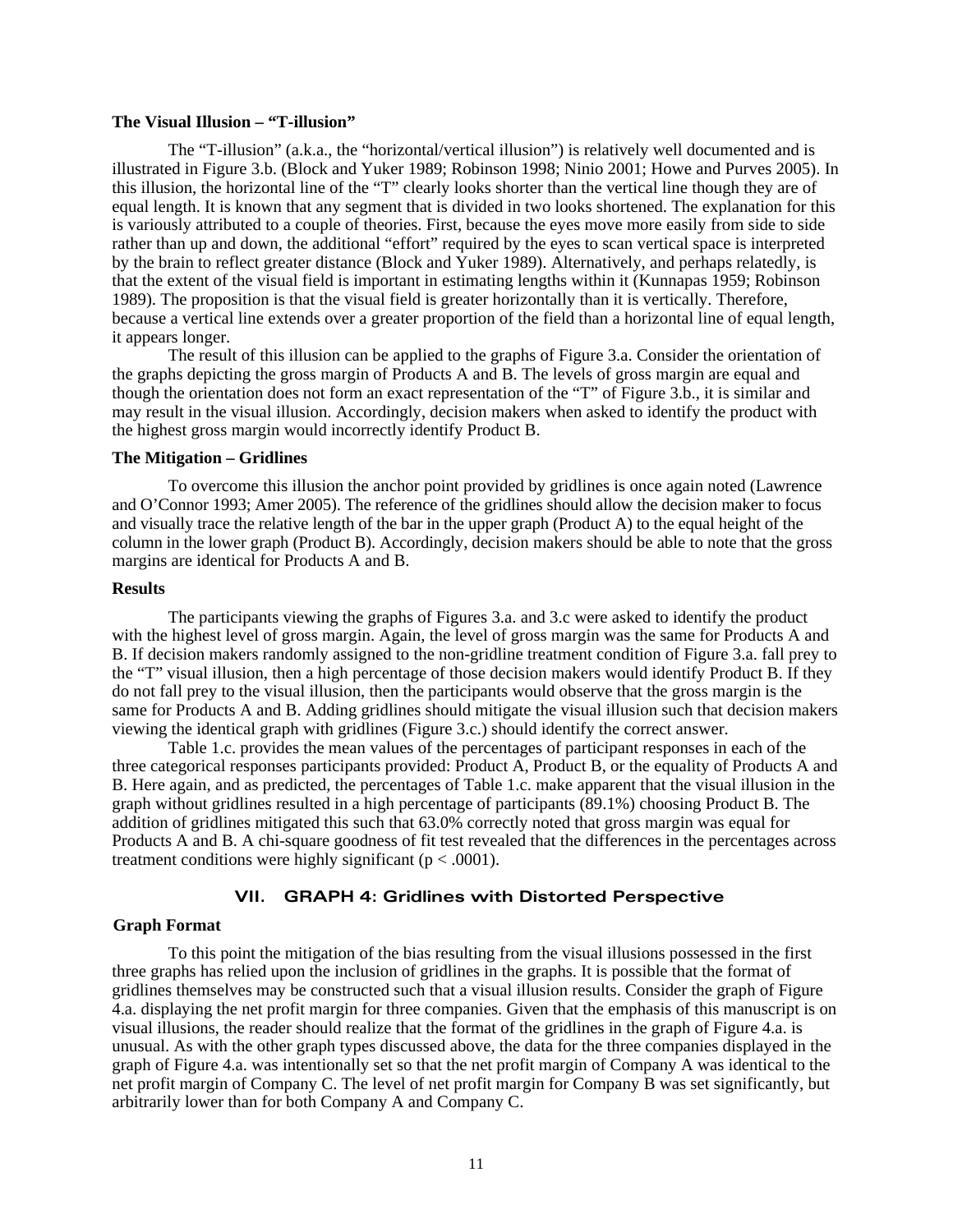**FIGURE 4 GRAPH 4. Associated Visual Illusion, and with Appropriate Gridlines** 



# **4.c. Appropriate Gridlines Added**



**4.b. Visual Illusion – "Hallway" Illusion** 

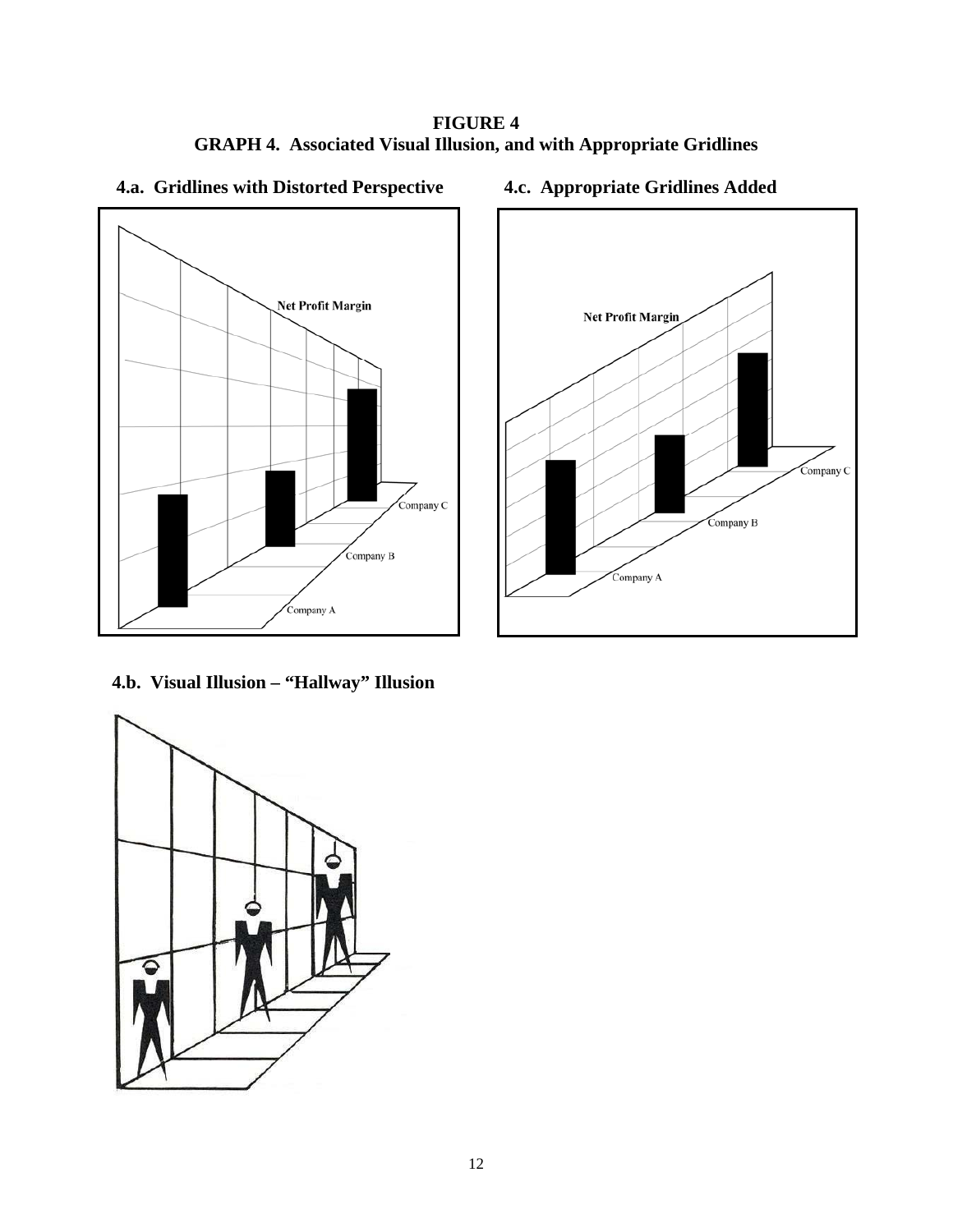### **The Visual Illusion – "Hallway" Illusion**

In the real world, when objects recede into the distance on a level surface (e.g., on computer screens or paper) their visual angle gets smaller and the objects approach a visual horizon (Seckel 2006). Consider the illustration in Figure 4.b. (Block and Yuker 1989, 152). All three figures in the illustration are identical in size. The figure in the front of the illustration appears smaller since the converging gridlines create the appearance of depth. In the so-called "hallway" illusion people assume that if two objects look the same and one appears to be further away, it must be larger. In this case, the gridlines provide a strong sense of depth with the figure in the back higher in the visual plane. However, its visual angle has not correspondingly decreased. The inconsistency of the visual angle is forced by the brain to consistency.

The result of this illusion can be seen in the graph of Figure 4.a. The levels of net profit margin are equal for both Company A and Company C, but the perspective forced by the gridlines leads to the illusion shown in Figure 4.b. Accordingly, decision makers when asked to identify the company with the highest net profit margin would incorrectly identify Company C.

### **The Mitigation – Reoriented Gridlines**

Reorienting the gridlines as shown in Figure 4.c. should alleviate the illusion by showing the columns of all three companies in proper perspective. In this case, there is a consistency in all the visual cues resulting in a proper sense of depth perception (Seckel 2006). As a result, decision makers should be able to note that the net profit margins are identical for Companies A and C.

### **Results**

The participants viewing the graphs of Figures 4.a. and 4.c were asked to identify the company with the highest level of net profit margin. Again, the level of net profit margin was set the same for Companies A and C. If decision makers randomly assigned to the treatment condition of Figure 4.a. fall prey to the "hallway" visual illusion, then a high percentage of those decision makers would identify Company C. If they do not fall prey to the visual illusion, then the participants would observe that the gross margin is the same for Companies A and C. Reorienting the gridlines as in Figure 4.c. should mitigate the visual illusion.

Table 1.d. presents the mean values of the percentages of participant responses in each of the three categorical responses participants provided: Company A, Company C, or the equality of Companies A and C. As before, the percentages of Table 1.d. make evident that the visual illusion in the graph with the distorted gridlines biased decision making with 100% of the participants selecting Company C. The reoriented gridlines mitigated this such that 63.0% correctly noted that net profit margin was equal for Companies A and D. A chi-square goodness of fit test revealed that the differences in the percentages across treatment conditions were highly significant ( $p < .0001$ ).

## **VIII. DISCUSSION AND CONCLUSIONS**

This paper examined four graphs that exhibited characteristics associated with visual illusions. A controlled experiment was carried out to demonstrate that the visual illusions resulted in systematically biased decision making. It was also proposed and validated that the bias can be mitigated by including properly formatted gridlines when preparing the graphs.

These results have implications for both research and practice. Much of the research to date has focused on how to prepare graphs to avoid biased decision making or biased information extraction from graphs. The results of this work have supported the establishment of graph preparation guidelines such that designing graphs that correspond to these guidelines will improve communication. However, very little research has examined the role that visual illusions play in this regard (Poulton 1985; Wickens and Hollands 2000; Amer 2005). Accordingly, this research extends the general line of inquiry and not only establishes that visual illusions can result in systematically biased decision making but that mitigation of the bias is possible by including appropriately formatted gridlines in graphs. These results, along with the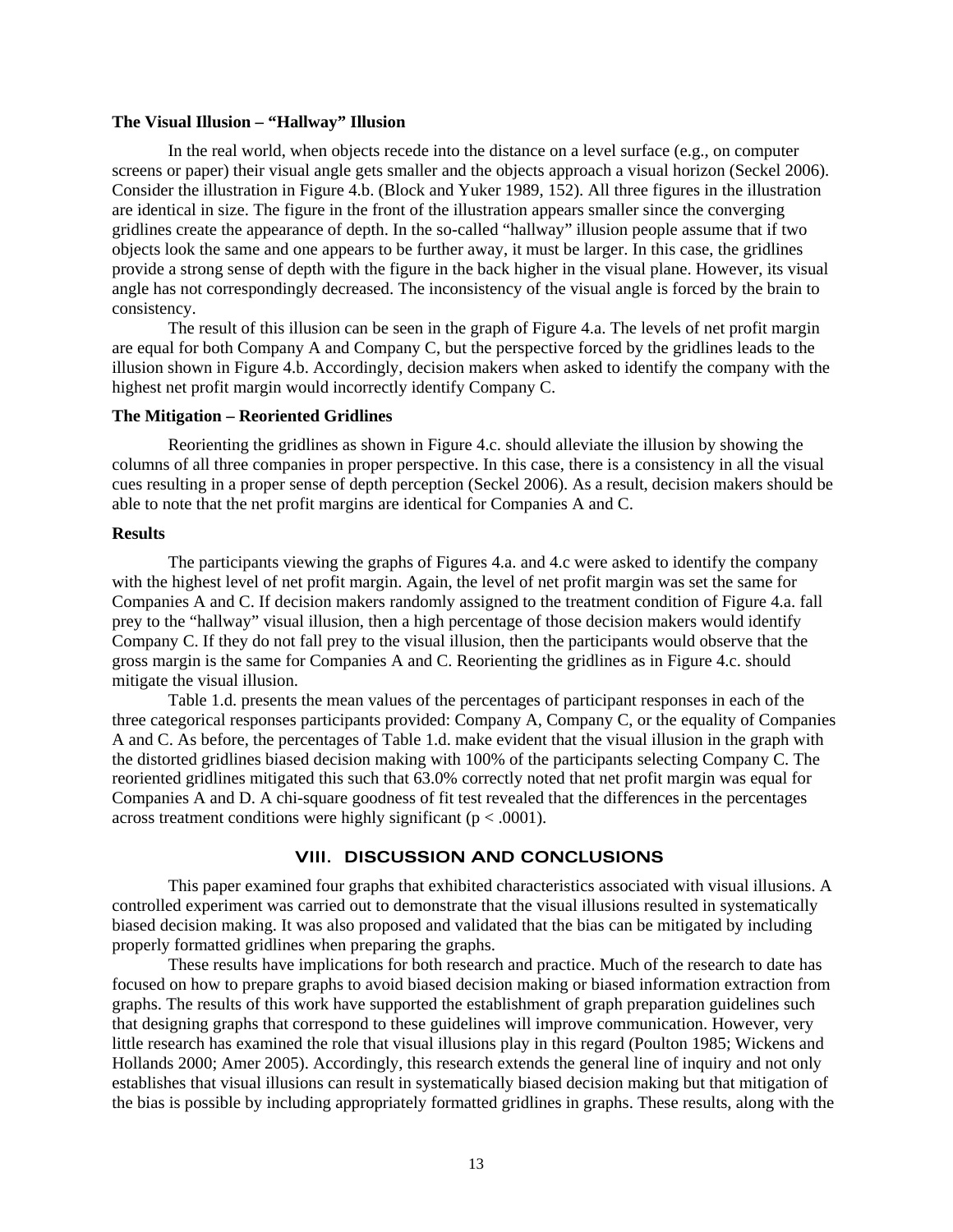results of Poulton (1985) and Amer (2005), indicate that an important addition to the set of generally accepted graph preparation guidelines is to include gridlines in graphs.

With respect to practice, most software programs that facilitate the preparation of graphs include the ability to add features to the format of the graphs created. Microsoft Excel for example has many such options available. The results of this research suggest that one of the features that should be readily included in all graphs, if not as a default, is gridlines. Moreover, those who prepare and read graphs should be trained in the importance of including appropriate gridlines and gain an understanding of how biased decision making may result if gridlines are not included in a graph. For example and as noted earlier, prior research has found that annual reports frequently contain graphs that are not designed in a consistent fashion with suggested guidelines (Beattie and Jones 1992; Johnson et al. 1980; Courtis 1997; Steinbart 1989). Decision makers should be aware that the visual illusions investigated in this study may be among the tactics graph preparers use to bias information extraction from graphs.

### **Limitations**

Possible limitations of this study exist. First, the decision makers were not making decisions in a setting with real outcomes and incentives. Perhaps decision makers in such settings may attend more acutely to the graphical displays of information and not fall prey to the visual illusions. While this is possible, it does not seem a significant issue given that the visual illusions examined in the study are well documented to influence humans of many ages and even across cultures. The use of student participants is a minor limitation for the same reason.

Another possible limitation relates the graphs used in the experiment. Not every possible graph configuration and combination within each of the four graph types was displayed to each participant. For example, the first graph examined was a clustered column graph with 3D visual effect. The orientation of the 3D effect of this graph is configurable in Excel so that the graph can be rotated and shifted continuously about both the vertical and horizontal axis. Only one configuration was utilized in the experimental setting. Perhaps the visual illusion is not as strong in other configurations of the columns in this graph and therefore, the bias may not result. This possibility for all the graphs and illusions could be examined in future research. Still, this limitation should not detract from the findings reported in this manuscript because each participant viewed a total of 12 graphs, each of which was constructed with different levels of data. This was done to minimize the demand effects associated with the specific graphs prepared to examine each illusion. In addition, the order of the graphs was randomized across all participants.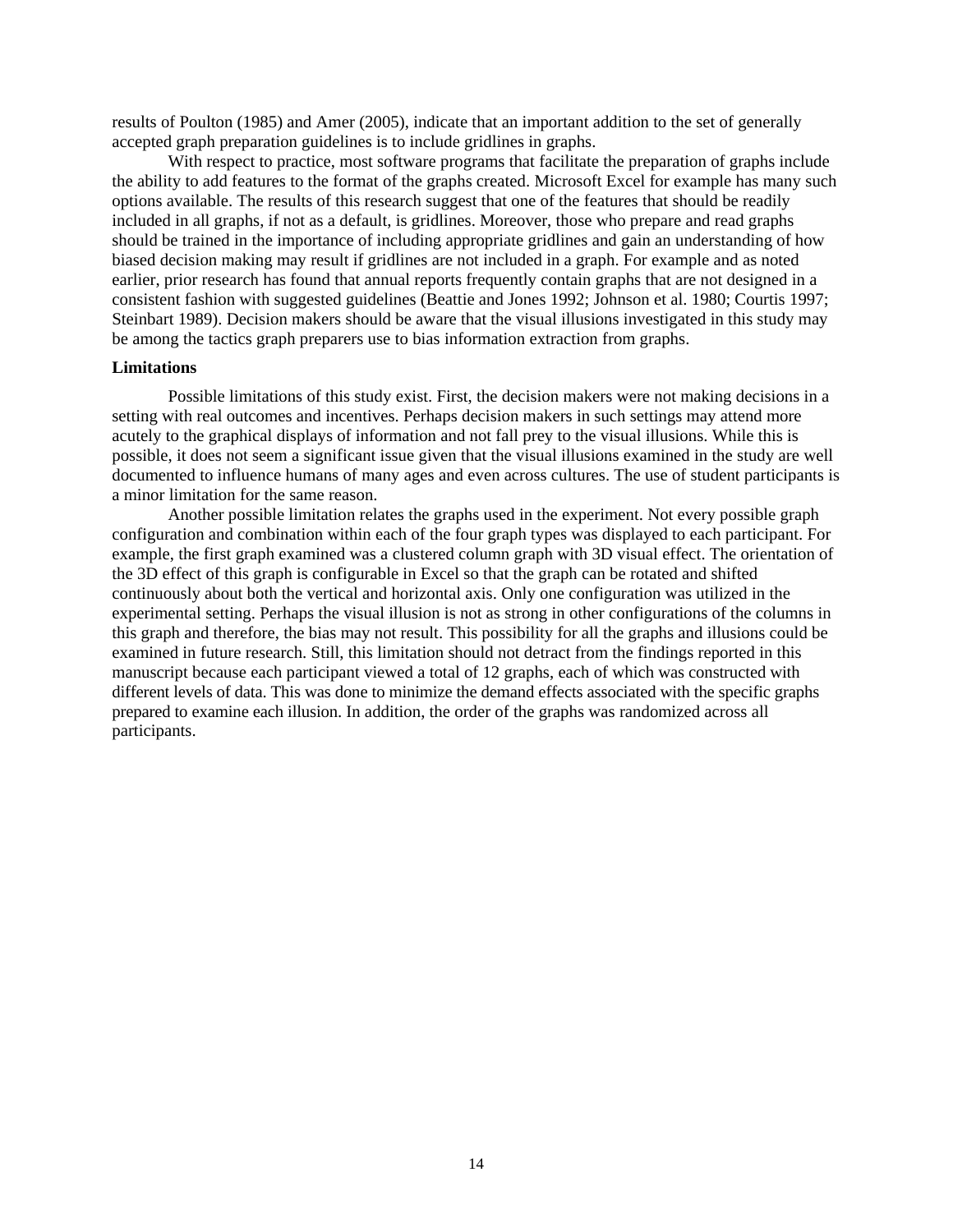### **REFERENCES**

- Amer, T. S. 2005. Bias Due to Visual Illusion in the Graphical Presentation of Accounting Information. Journal of Information Systems 19 (Spring): 1 – 18.
- Arunachalam, V., B. K. W. Pei, and P. J. Steinbart. 2002. Impression management with graphs: Effects on choices. Journal of Information Systems 16 (Fall):183–202.
- Beattie, V., and M. J. Jones. 1992. The use and abuse of graphs in annual reports: Theoretical framework and empirical study. Accounting and Business Research, 22(88): 291–303.
- Bertin, J. 1983. The Semiology of Graphics, Madison, WI: University of Wisconsin Press.
- Block, J. R. and H. E. Yuker. 1989. Can You Believe Your Eyes? Gardner Press, New York, NY.
- Courtis, J. K. 1997. Corporate annual report graphical communication in Hong Kong: Effective or misleading? Journal of Business Communication 34(3): 269–288.
- Few, S. 2005. "Data Visualization: Bad Graphs: The Stealth Virus" DM Review, (January) available at: http://www.dmreview.com/editorial/dmreview/print\_action.cfm?articleId=1016296.
- Gillan, D. J., C. D. Wickens, J. G. Hollands, and C. M. Carswell. 1998. Guidelines for presenting quantitative data in HFES publications. Human Factors (40): 28–41.
- Howe, C. Q. and D. Purves. 2005. Perceiving Geometry: Geometrical Illusions Explained by Natural Science Statistics. Springer Science+Business Media, Inc., New York, NY.
- Jarvenpaa, S., and G. W. Dickson. 1988. Graphics and managerial decision making: research based guidelines. Communications of the ACM 31 (6): 764–774.
- Johnson, J. R., R. R. Rice, and R. A. Roemmich. 1980. Pictures that lie: The abuse of graphs in annual reports. Management Accounting (October): 50–56.
- Kosslyn, S. M. 1989. Understanding charts and graphs. Applied Cognitive Psychology 3(3): 185–226.
- Kunnapas, T. M. 1959. The Vertical-Horizontal Illusion in Artificial Visual Fields. Journal Psychology (47): 41 48.
- Lawrence, M., and M. O'Connor. 1993. Scale, variability, and the calibration of judgmental prediction intervals. Organizational Behavior and Human Decision Processes (56): 441–458.
- Ninio, J. 2001. The Science of Illusions. Cornell University Press, Ithaca, NY.
- Poulton, E. C. 1985. Geometric illusions in reading graphs. Perception and Psychophysics (37): 543–548.
- Robinson, J. O. 1998. The Psychology of Visual Illusion. Dover Publications, Inc. Mineola, NY.
- Seckel, A. 2006. Optical Illusions: The Science of Visual Perception. Firefly Books, Buffalo, NY.
- Steinbart, P. J. 1989. The auditor's responsibility for the accuracy of graphs in annual reports: Some evidence of the need for additional guidance. Accounting Horizons 3(3): 60–70.
- Tractinsky, N., and J. Meyer. 1999. Chartjunk or goldgraph? Effects of presentation objectives and content desirability on information presentation. MIS Quarterly (23): 397–420.
- Tufte, E. R. 1983. The Visual Display of Quantitative Information. Cheshire, CT: Graphics Press.
- ----------. 1997. Visual Explanations. Cheshire, CT: Graphics Press.
- Wainer, H. 1997. Visual Revelations: Graphic Tales of Fate and Deception from Napoleon Bonaparte to Ross Perot. Copernicus Springer-Verlag, New York.
- Wickens, C. D., and J. G. Hollands. 2000. Engineering Psychology and Human Performance, 3<sup>rd</sup> Ed. Prentice Hall, Upper Saddle River, NJ.